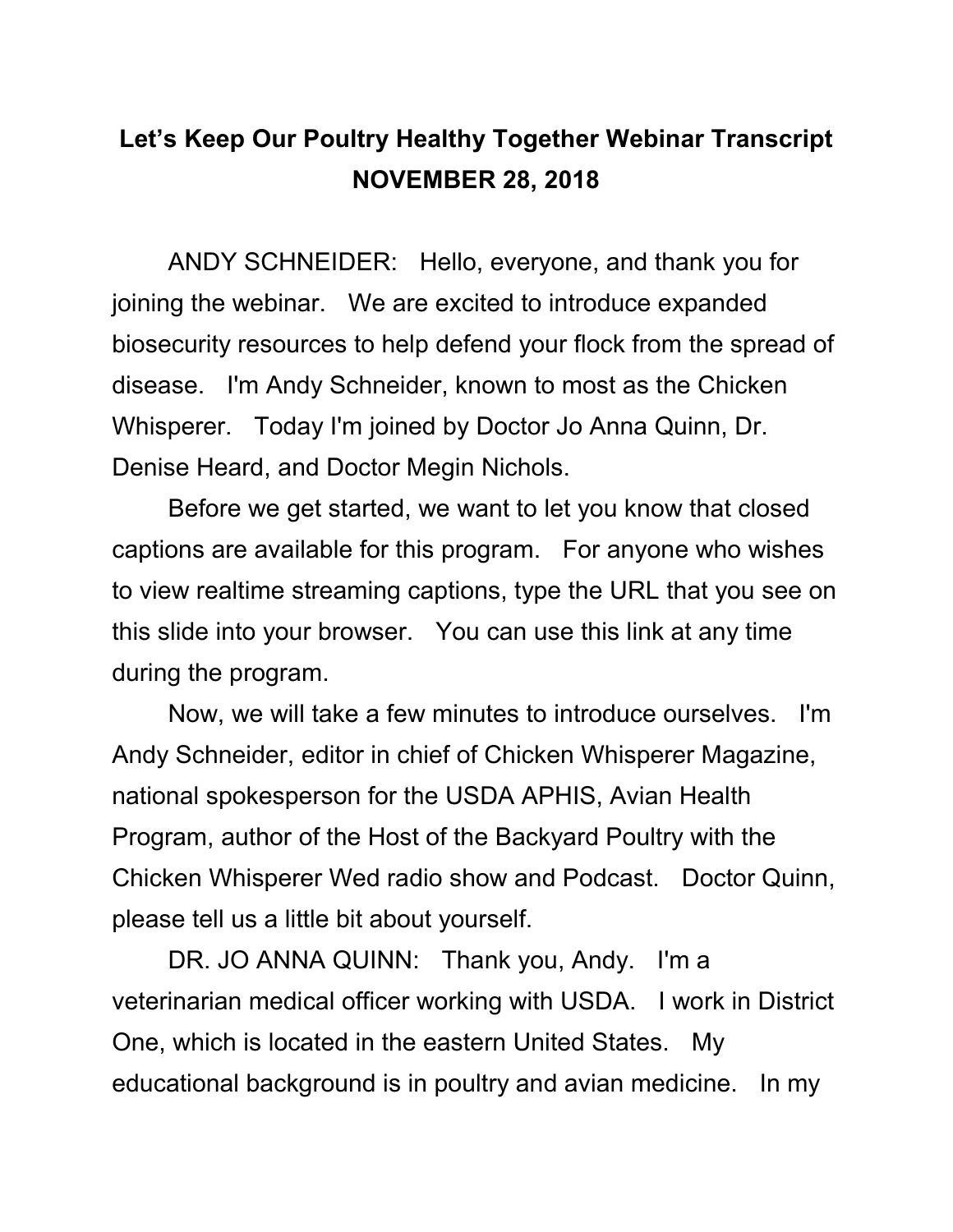position, I serve as a resource on poultry health issues working with state agriculture departments, the commercial poultry industry, and with small flock owners. My focus is on avian influenza and disease prevention through biosecurity. I'm happy to be with you today.

ANDY SCHNEIDER: Thank you, Doctor Quinn. Doctor Heard, please tell us a little bit about yourself.

Dr. DENISE HEARD: Thank you, Andy. I'm the senior coordinator for National Poultry Improvement Plan, or NPIP, which is a cooperative federal, state, and industry program of the United States Department of Agriculture that works to control certain poultry diseases. We will talk in greater detail about the NPIP during today's webinar. I'm a veterinary medical officer with the USDA, trained at the University of Georgia, and I work with growers and breeders all over the country to provide support and coordinate oversight for the NPIP certified facilities, and to educate all growers on how we can use the NPIP biosecurity principles to keep all of our flocks healthy and safe.

ANDY SCHNEIDER: Thank you, Doctor Heard. Doctor Nichols? Will you tell us a little bit about yourself?

DR. MEGIN NICHOLS: Hello. My name is Megin Nichols, and I'm a public health veterinarian in the division of foodborne, waterborne, and environmental diseases at the Center for Disease Control and prevention. I currently work on multi-state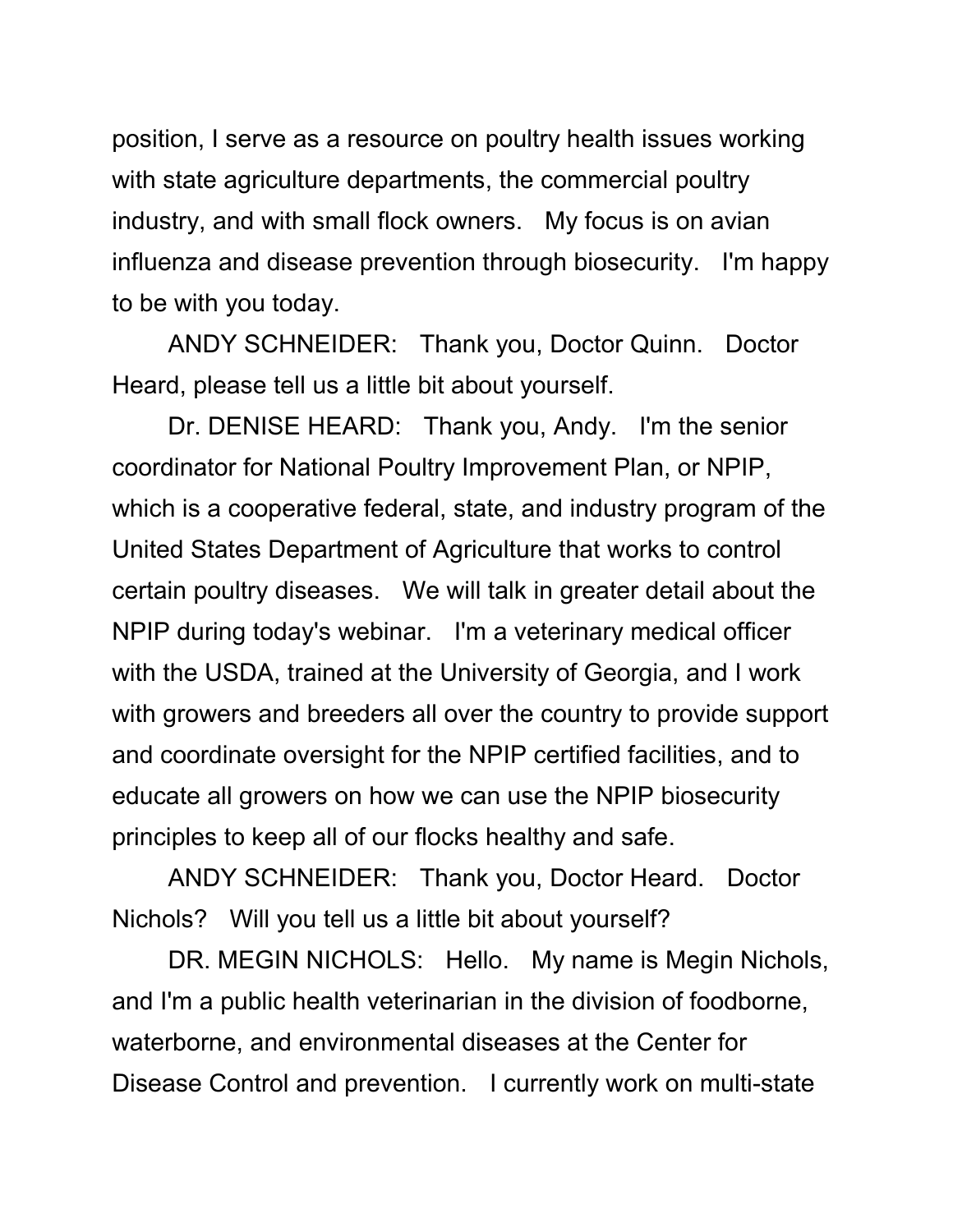outbreaks of Salmonella and E coli resulting in exposure to animals and pet products. Every year, CDC investigates outbreaks of Salmonella illnesses in people linked to backyard poultry. I'm happy to be here today to represent the CDC and to participate in the webinar. Back over to you, Andy.

ANDY SCHNEIDER: Thank you, Doctor Nichols. My goal today is to provide information about keeping birds healthy for all flock owners. From individuals who raise chickens and other breeds in their backyards to bird lovers who participate in shows and fairs to commercial enterprises that raise the poultry and eggs that we consume. We will cover practicing biosecurity and the spread of disease; an overview of the NPIP resources, as well as new resources from the USDA. And finally, we will conclude with important information about protecting both human and avian health. If you have questions, please feel free to submit them by clicking the Q&A button located at the bottom of your screen after the webinar.

After webinar, APHIS and CDC veterinarians will answer all questions, and they will be posted along with a recording of this webinar on the APHIS website. Be sure to follow the come pain on FaceBook and Twitter to find out when the recording is available. We will share those on-line destinations at the end of the webinar.

First, let's turn our attention to an update on biosecurity.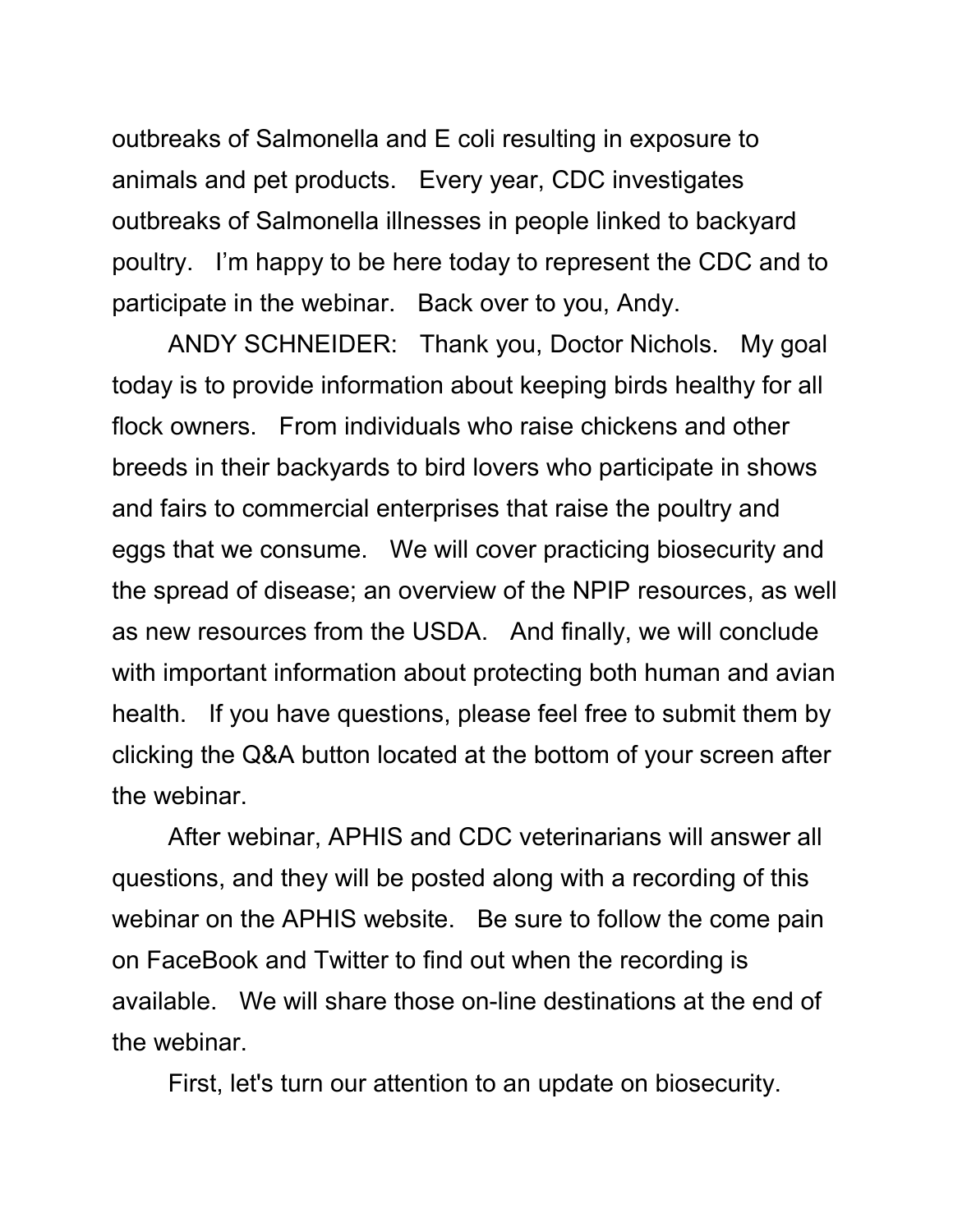Disease outbreaks among poultry are devastating. Protecting the health and safe of our nation's poultry must be a top priority for all flock owners. The US poultry industry is one of the largest in the world and an important sector of our agricultural economy. If US poultry are exposed to highly contagious diseases like highly pathogenic avian influenza, HPAI, and virulent Newcastle Disease, vND, the impact on our economy can be severe and international trade could be impacted.

It's important to know the ways disease can spread, so you can take the proper steps to prevent it: Adding infected or diseased birds to a flock; adding birds that carry diseases or germs to a flock, even when they appear healthy; exposure to wild animals, pet birds, and wild birds; contact with contaminated hair, shoes, and clothing; contact with contaminated objects, items that carry germs; improper disposal of dead birds and impure water, such as surface or drainage water.

Some additional ways that disease can spread includes exposure to rodents and insects; the use of contaminated materials, such as feed, feed bags, egg flats, crates, coops, trays, and water troughs; using contaminated vehicles, such as trucks, motorcycles, wheelbarrows; through contaminated soil, feathers, old litter, and debris; and through contaminated equipment such as scales, knives, or counter tops.

That's why practicing biosecurity is crucial. Doctor Quinn,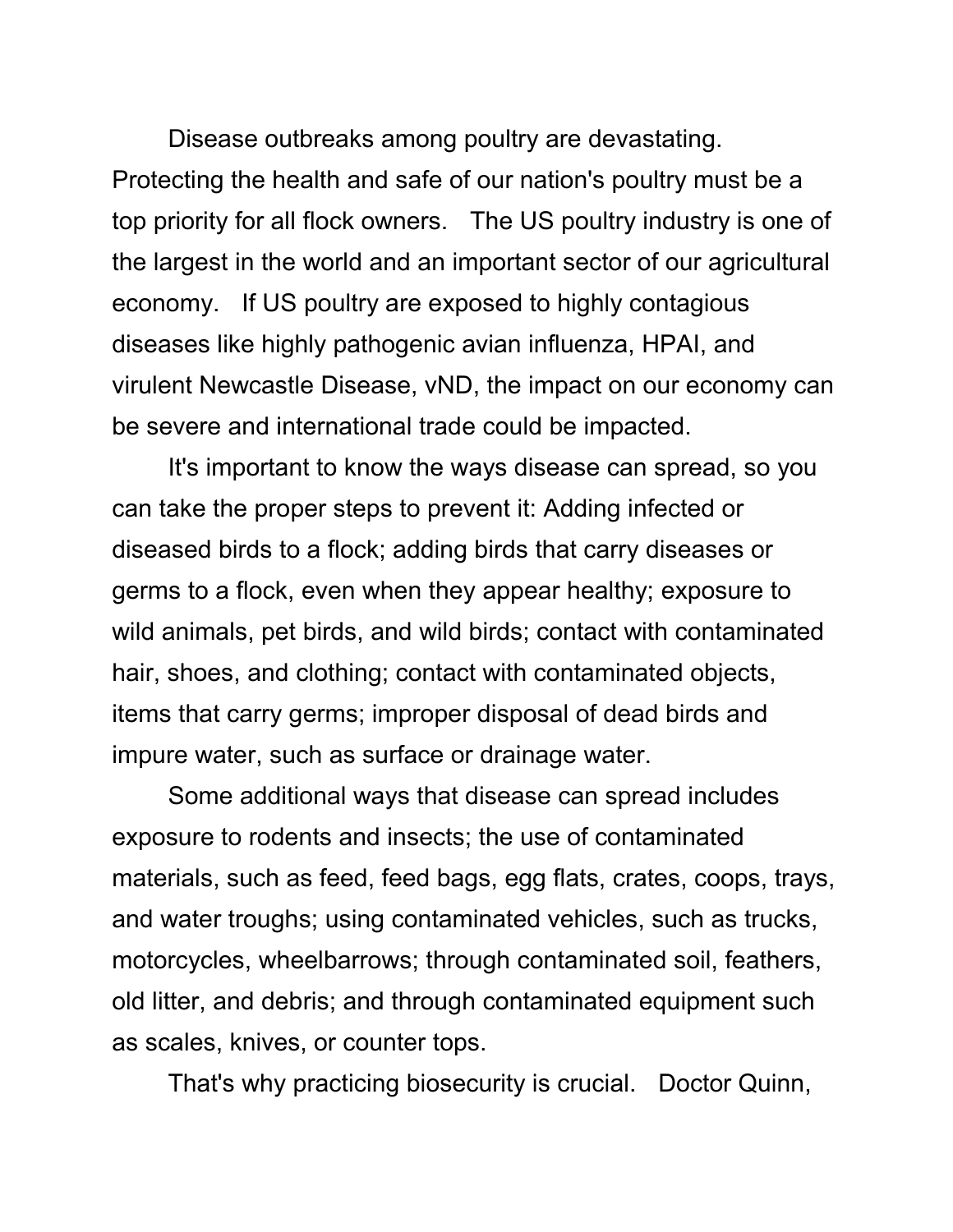can you talk more about the importance of biosecurity practice?

DR. JO ANNA QUINN: Absolutely. Biosecurity essentially means protecting or safeguarding life. It involves using common sense practices to protect your poultry and birds from all types of disease agents, viruses, bacteria, funguses or parasites, doing everything possible to protect your birds from infectious diseases like Virulent Newcastle disease and avian influenza, prevent disease-causing germs from entering your premises, preventing disease-causing germs from leaving your premises and spreading to your neighbors. We saw how quickly disease spread and the impact it had on backyard and commercial poultry with the avian influenza outbreak in 2014 and 2015 and with the current Virulent Newcastle disease outbreak in California.

Implementing stronger biosecurity practices encompasses three main areas of focus: First, creating structural barriers and maintaining them, for example, keeping your chickens and coop within a fenced run. Second, instituting operating procedures and policies that reinforce good biosecurity. And third, ensuring that biosecurity is an every day, every time effort.

These are the fundamentals of biosecurity practice. What we have referred to in the past as the six simple steps: One, keeping your distance. Two, keeping it clean. Three, not hauling disease home. Four, not borrowing disease from your neighbor. Five, knowing the signs of disease. And six, reporting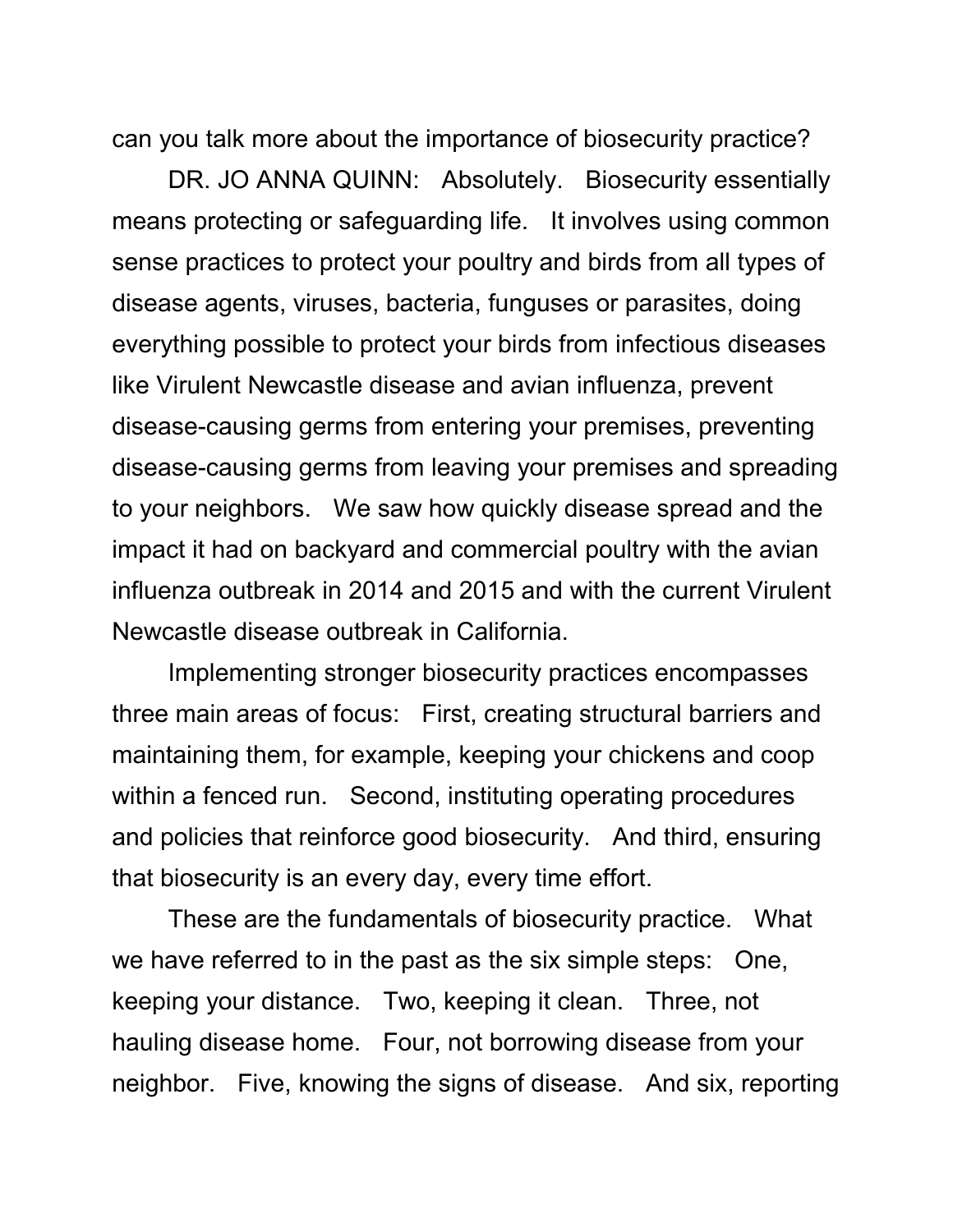sick birds.

Now, we are expanding these simple steps to include more detailed guidance and training to ensure that all flocks, whether industry, backyard, or exhibition, are practicing with a common set of standards. The National Poultry Improvement Plan, known as the NPIP, has done this successfully for decades and offers important lessons that we all can use.

Now I will turn the presentation over to Doctor Heard who will tell you more about the NPIP.

DR. DENISE HEARD: Thank you, Doctor Quinn. The National Poultry Improvement Plan, known as NPIP, is a voluntary, cooperative federal-state- industry program established over 83 years ago aimed at improving poultry health throughout the country. The NPIP was originally established to eradicate a disease called Salmonella pullorum, which was causing 80 percent mortality in baby chicks. Today we have essentially eradicated Salmonella pullorum in the industry. With such success in eradicating the disease, the NPIP was extended to include testing, monitoring and surveillance for additional poultry diseases that cause illness in poultry such as Avian Mycoplasmas, Avian Influenza, and other types of Salmonellas.

The NPIP has three main objectives: First, the cooperation of the industry, state, and federal government is essential to improve poultry and poultry products throughout the country by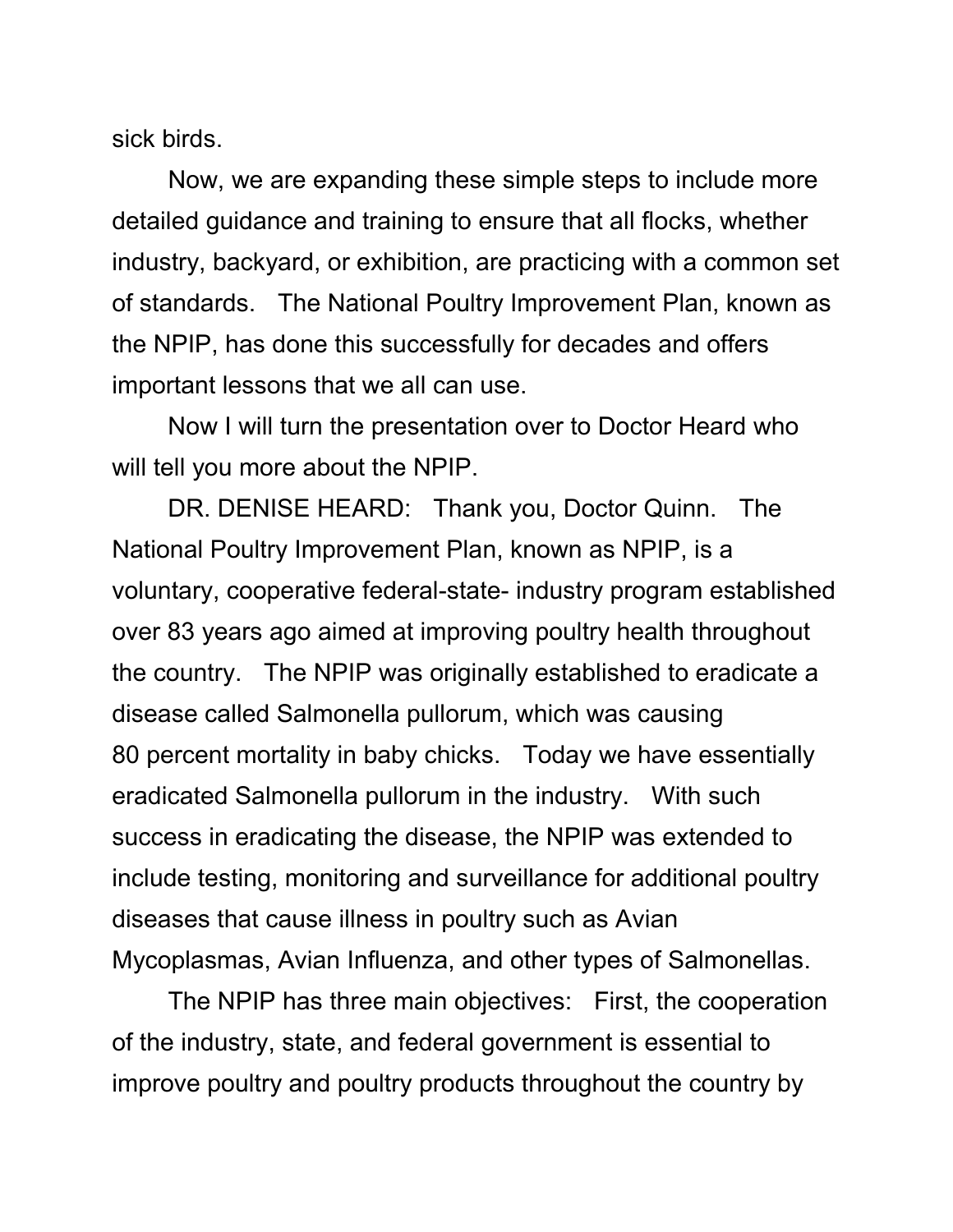promoting new diagnostic technology. Second, NPIP certification programs examine the health status of the industry, such as broiler, turkeys, and egg laying birds, by monitoring their primary multiplying breeding stock. And finely, the NPIP establishes the standard operating procedures for sample collection, diagnostic testing performed, and the laboratory protocols for conducting tests under the National Poultry Improvement Plan.

The NPIP is extremely proud to be supported by so many poultry organizations and associations. You can see some of them listed here in this slide. The NPIP works with and represents all sectors of the poultry industry. No one is left out.

Participation in the NPIP is voluntary; however, we currently have all 50 United States voluntarily participating in the NPIP as well as one US territory, Puerto Rico.

Within the states, we have different types of participants such as the primary poultry breeders, commercial companies, independent flock owners, and backyard bird owners, hatcheries, slaughter plants, game bird operations, poultry dealers, and 100 NPIP approved laboratories that perform the testing for the NPIP program.

The NPIP offers numerous benefits. Some of the most significant advantages to becoming a NPIP participant include being proactive in the protecting the health of your flock through voluntary monitoring testing; preventing vertical transmissions of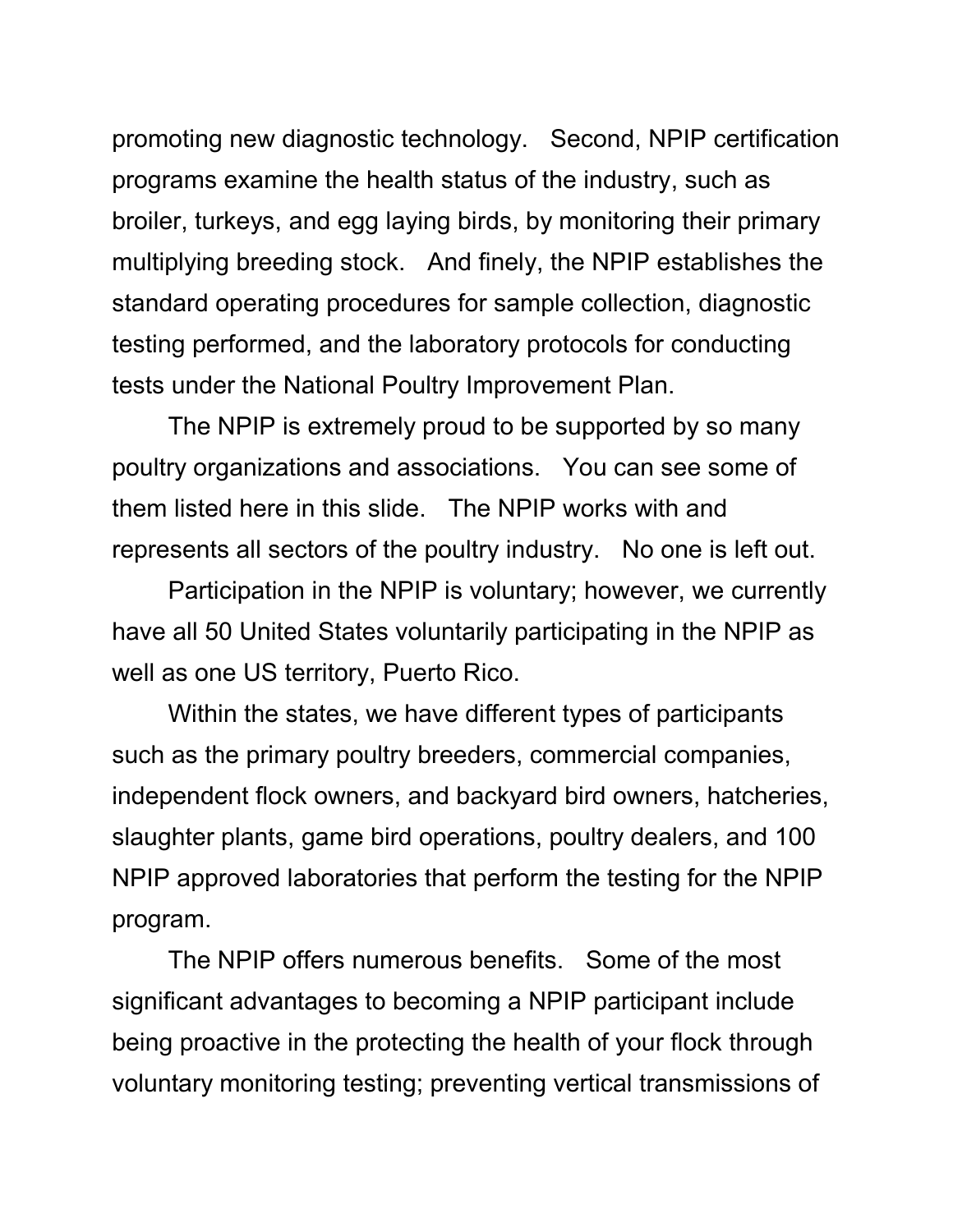diseases from hen to chick, knowing that you have purchased your bird from NPIP certified flocks that have met very specific prevention condition; enjoying the ability to move your flock across state lines without additional Salmonella and AI testing; minimizing the risk of bringing Salmonella contaminated eggs to your home; having access to your best management practices; and a big benefit is that you can receive up to 100 percent indemnification if your birds are destroyed due to avian influenza.

A new addition that I would like to highlight is the NPIP Biosecurity Principles Program. This program contains the best management practices and principles that are designed to prevent the introduction and spread of any type of infectious disease. Large and small poultry operations can take these biosecurity principles and apply them by developing a site specific plan for their operation. The 14th biosecurity principle includes an auditing tool for the large operation to ensure that their plans are designed appropriately to prevent the introduction and transmission of disease.

And remember, what one owner does with their flocks can affect all flocks, even those at a distance.

Doctor Quinn, can you take us through what this means for the future of biosecurity practices?

DR. JO ANNA QUINN: Thank, Doctor Heard. USDA has begun the full rollout of communicating the NPIP principles to all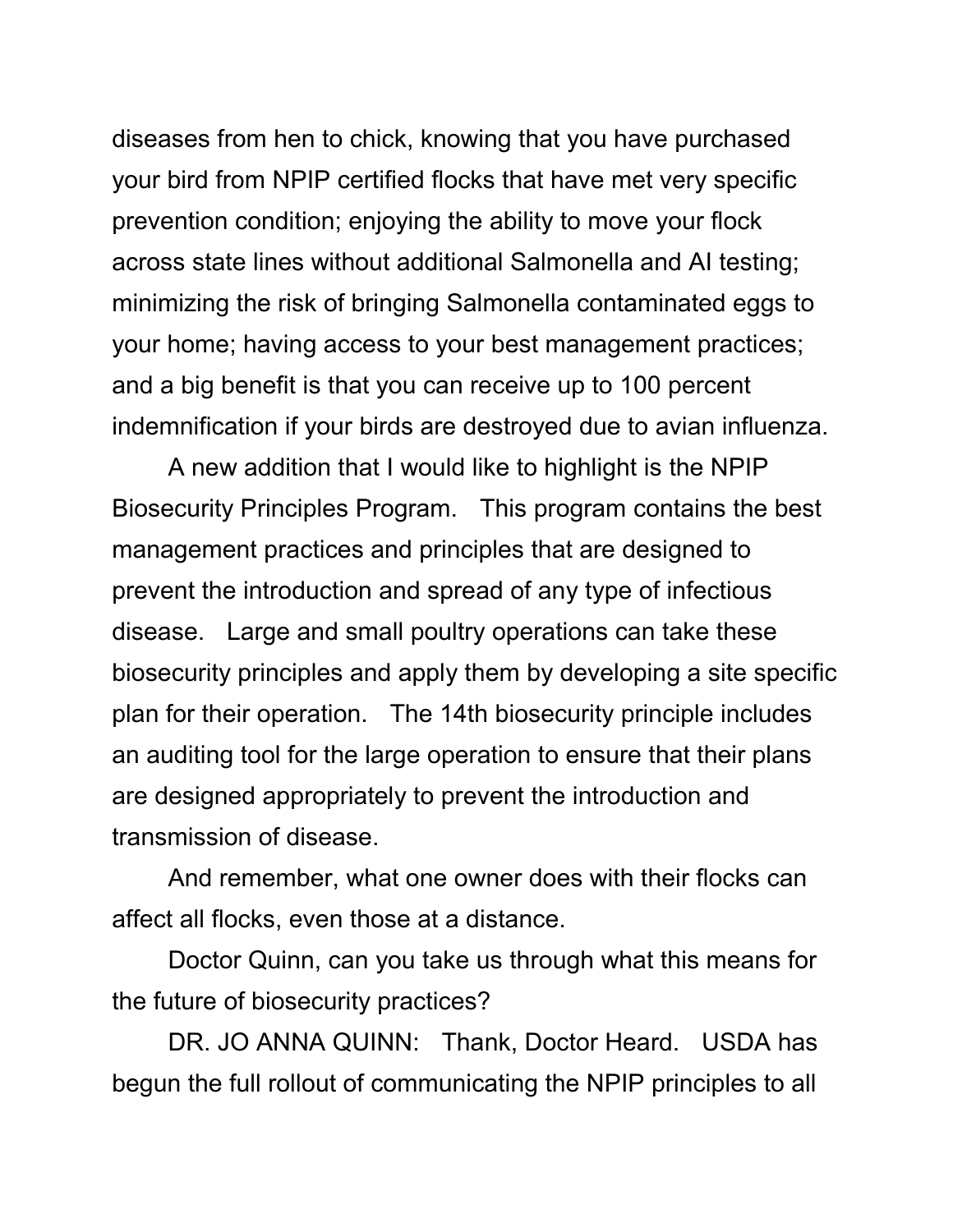growers, beginning with guidance on three of the 14 principles: First, actions related to personnel, meaning anyone who comes in contact with your flocks; second, biosecurity practices related to preventing disease resulting from contact with wild birds, rodents, and insects; and the third point USDA is providing guidance on for all growers relates to preventing the spread of disease through the use of vehicles. USDA will continue to provide guidance on additional principles through the year 2020.

For commercial facilities, the NPIP principles require that your biosecurity program must include provisions and procedures for personal protective equipment, both for site dedicated and non-farm personnel. Your practice should include documented procedures for all personnel who have had contact with your poultry.

Andy, can you describe how this applies for backyard and exhibition growers?

ANDY SCHNEIDER: Thanks, Doctor Quinn. It's important that you only allow people who are trained to care for your poultry to come in contact with your birds. This helps reduce the risk of disease transmission. Visitors should wear protective outer garments or disposable coveralls, boots, and hair nets when handling birds and shower and or change clothes when leaving the facility. If using a foot bath, be sure to remove all droppings, mud, and debris from boots and shoes using a long handled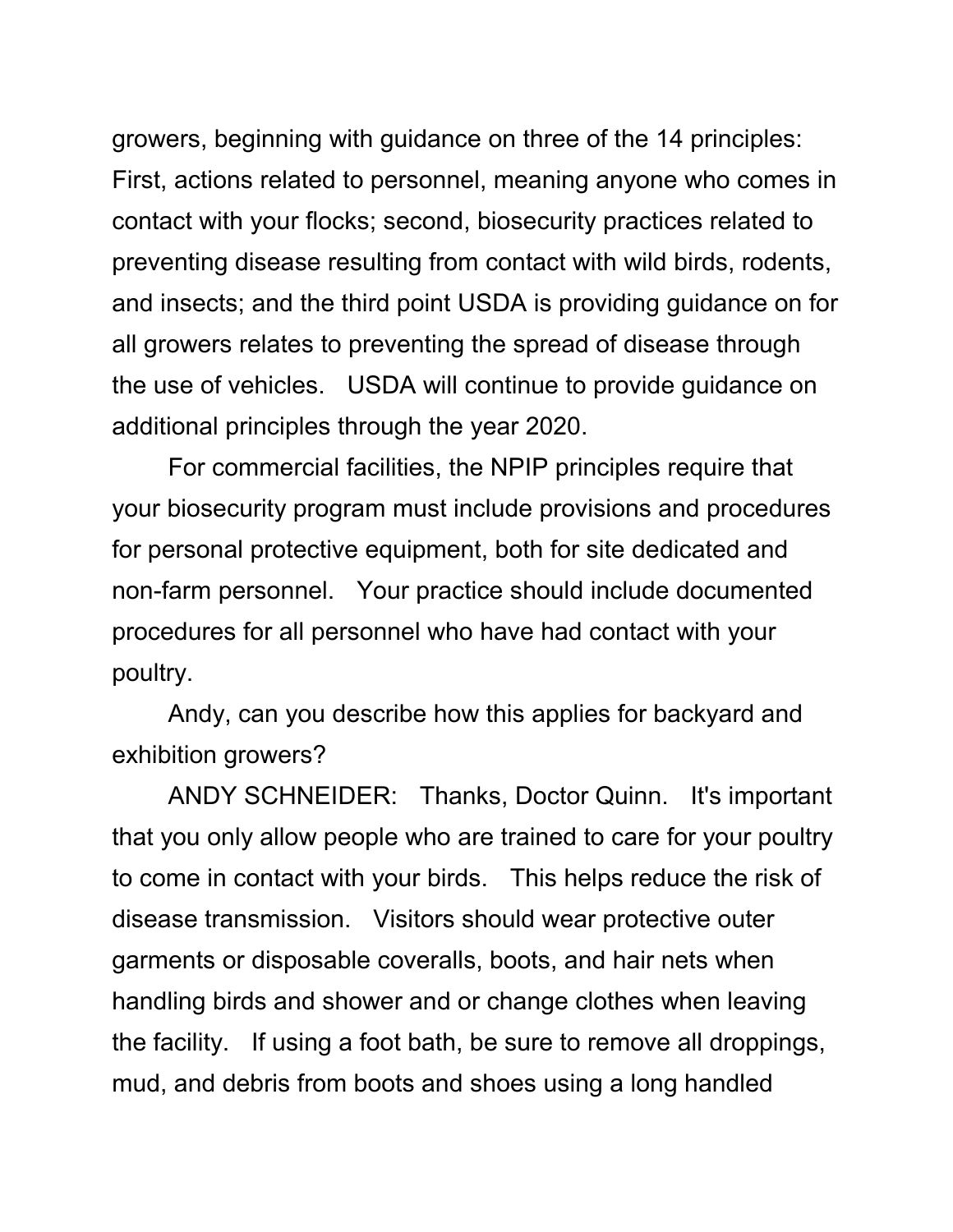scrub brush before stepping into the disinfectant foot baths. You could also spread germs such as Salmonella that could impact human health. Wash with soap and water, which is always your first choice. If using a hand sanitizer, again, remove manure, feathers, and other materials because disinfectants will not penetrate organic matter or caked-on dirt.

Back to you, Doctor Quinn.

DR. JO ANNA QUINN: Thanks, Andy. The next NPIP principle that USDA is providing expanded guidance on relates to pests as disease carriers, specifically wild birds, rodents, and insects. For commercial growers, this principle requires having control measures in place to prevent contact with, and to protect poultry from wild birds, including feces and feathers. Your procedures should be reviewed during periods of heightened risker of disease transmission. As with every practice, all controlled programs should be documented.

Andy, tell us how this alliance with practices for backyard growers.

ANDY SCHNEIDER: It's important for backyard and exhibition growers to keep your poultry away from wild birds, including their feces and feathers. Do not touch dead birds you see in the wild. Keep the area clean and controlled from rodents and pests. Be aware when there are periods of higher risk and be extra vigilant.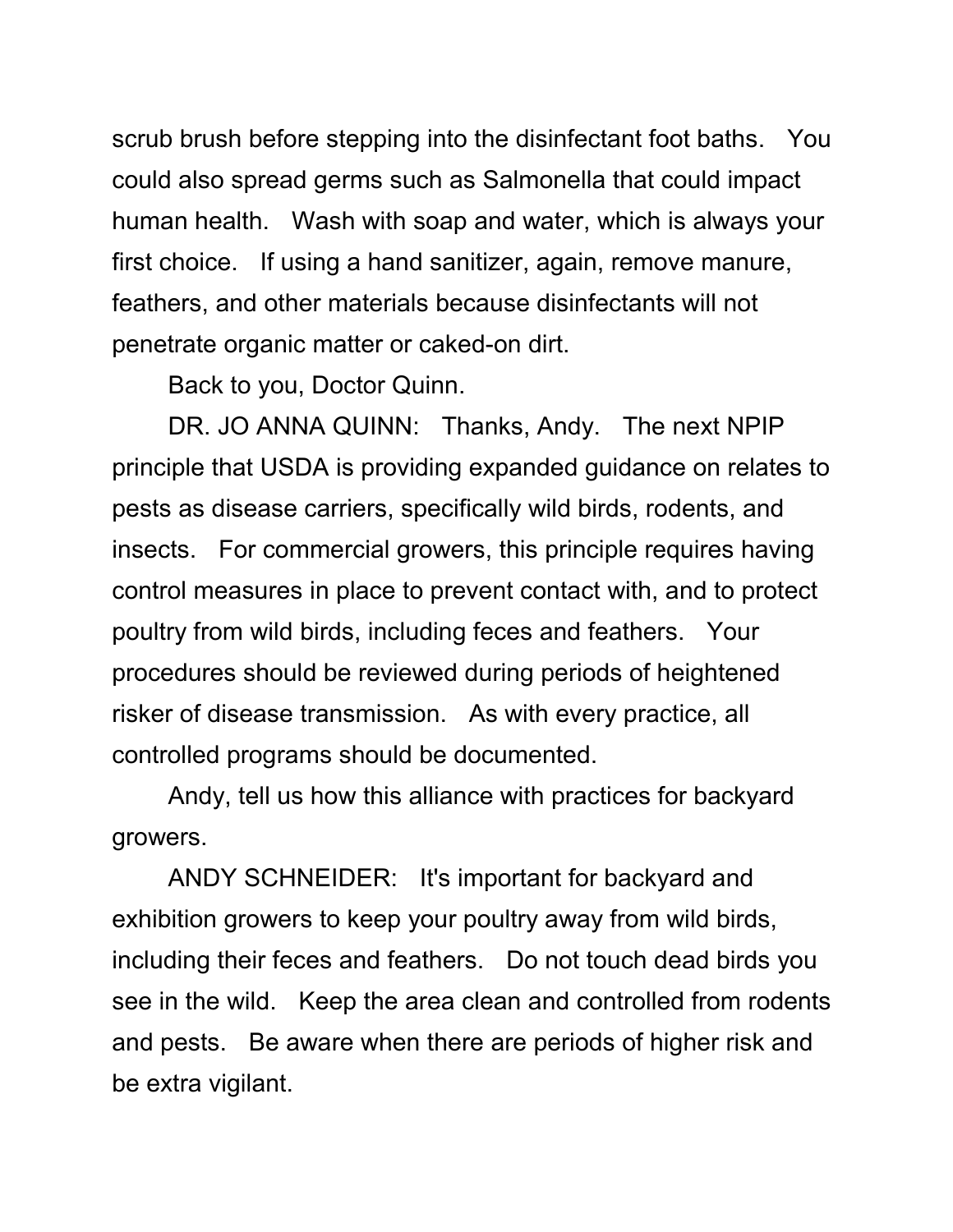Doctor Quinn, back to you for the final principle.

DR. JO ANNA QUINN: Thanks, Andy. For commercial facilities, the biosecurity plan should include provisions for procedures for cleaning and disinfection of vehicles, as well as the restriction of equipment sharing. Commercial facilities should also define in their plans what the traffic pattern for vehicles will be as they move into and out of the facility.

Andy, back to you.

ANDY SCHNEIDER: Germs make great hitchhikers. If you have been near other birds or bird owners or even to the feed store, clean and disinfect car and truck tires, poultry cages, and other equipment before going home. Again, make sure you hose off mud from tires and wheel wells before going home. Make sure you clean waterers, drinkers and feeders regularly and clean tools and equipment with disinfectant.

Borrowing tools could lead to borrowing disease, so avoid sharing lawn and garden equipment and tools with your neighbors. If you bring these items home, clean and disinfect them before they reach your property, and once used, be a good neighbor and clean and digs infect them before returning them. Some things such as wood pallets and cardboard egg cartons cannot be disinfect. The best advice is to never share wood or paper products.

Now, let's look at some new resources to aid new your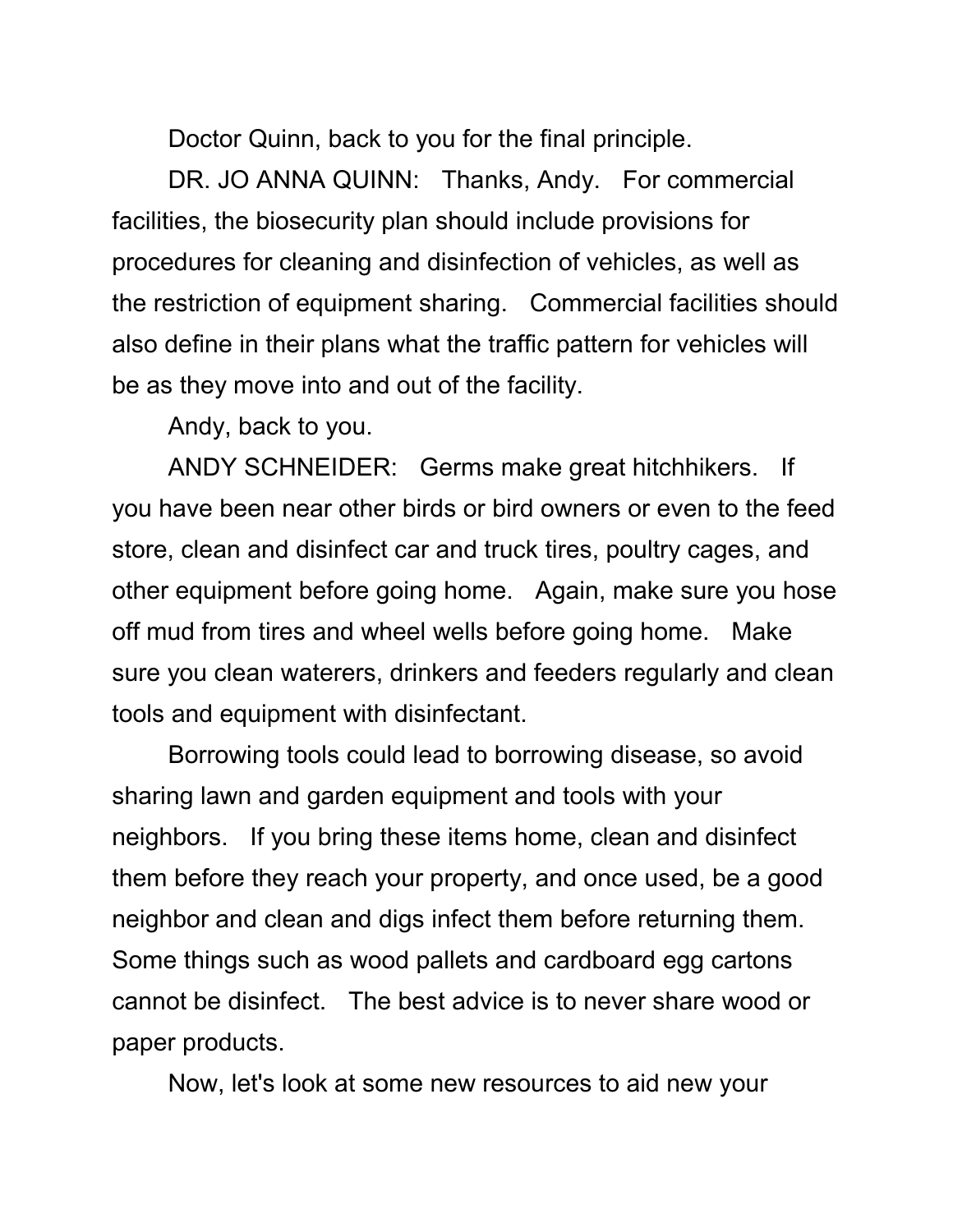biosecurity practices. APHIS has launched an expanded Defend the Flock education program to provide the tools and resources you need to make sure you are doing everything possible to keep your birds healthy and reduce the risk that infectious disease will spread from your property to other flocks. Defend the Flock resources reflect the knowledge, insights and experience of USDA veterinarian, professional growers and scientists and other experts about the practice of good biosecurity.

Through the Defend the Flock program, APHIS is preparing all poultry owners including backyard growers to implement diligent biosecurity practices. This new outreach campaign updates the two previous education programs, and brings into a single site and knowledge center for all the best practices for preventing the spread of infectious poultry diseases in both commercial and backyard poultry. The goal of the Defend the Flock effort is to reach everyone who works with and owns poultry to join together to protect the health of our nation's poultry flocks.

Here you see some of the new materials that have been created, including helpful checklists. The program offers checklists and other tools, videos, webinars, and educational resources to help you keep your flocks safe and healthy. All materials are available online 24/7 at the Defend the Flock resource center.

We encourage you to follow and share Defend the Flock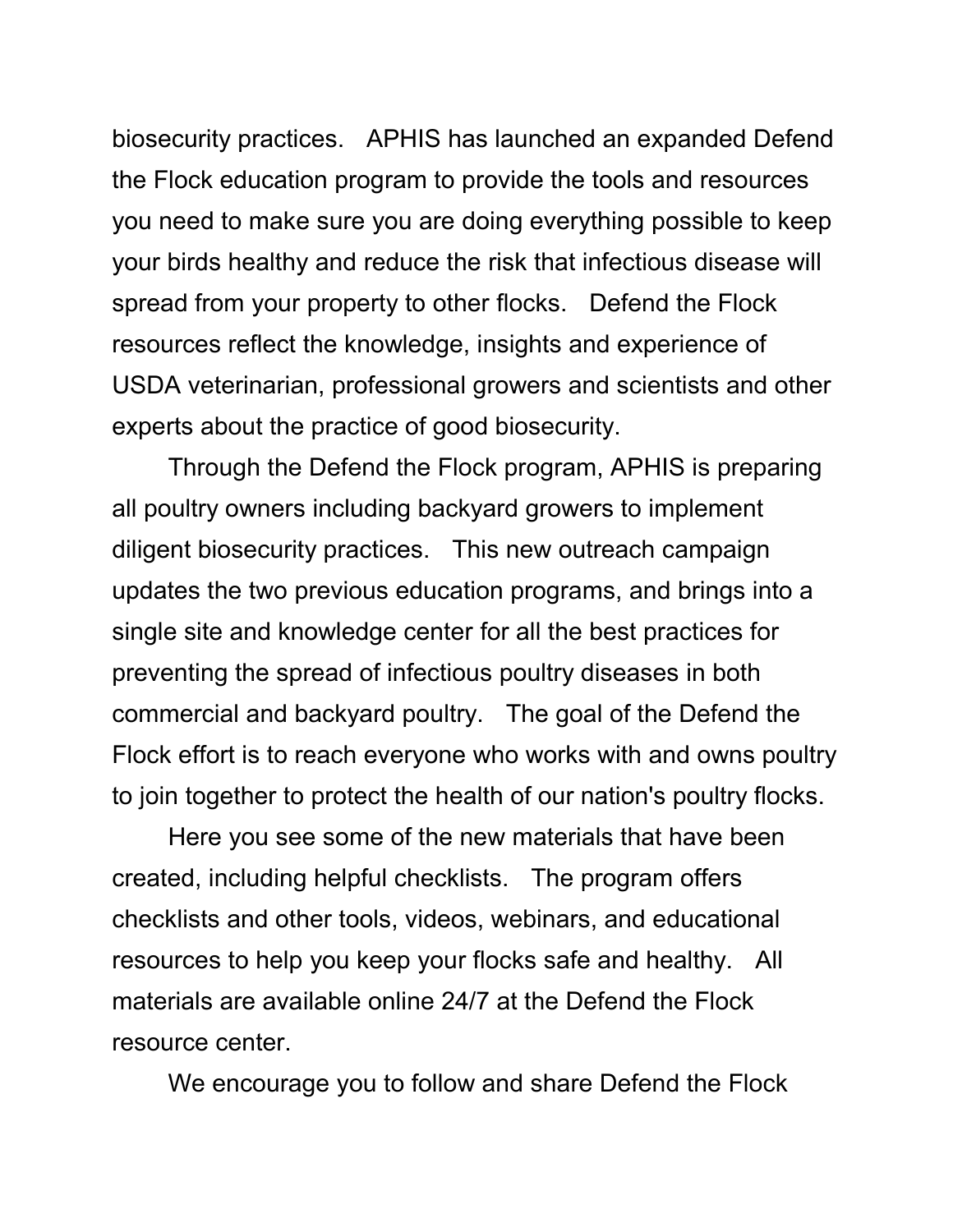graphics and messages on FaceBook and Twitter, where you will continue to find up to date and up-to-the-minute news and information.

I would like to turn the presentation now over to Doctor Nichols to take us through some of the new resources created by the CDC and talk about human and bird health.

DR. MEGIN NICHOLS: Owning backyard poultry can be a great opportunity to learn more about where our food, such as eggs and meet comes from. It's important to keep both your backyard flock and your family healthy if you own poultry.

Next we are going to talk a little bit about Salmonella. Salmonella is a germ that poultry can carry in their gut and still appear healthy and clean. However, this germ can cause people to get sick. CDC estimates that over one million people get sick with Salmonella each year.

Live poultry can have Salmonella germs in their adoption and on their bodies - feathers, feet, beaks - even when they appear healthy and clean. The germs can get on cages, coops, feed, water dishes, hay, plants, and soil in the area where the birds live and roam. Germs can also get on the hands and shoes and clothes of people who handle or care for birds. People who have contact with items like coops or water dishes can get sick without actually touching the birds, and at CDC we call this indirect contact.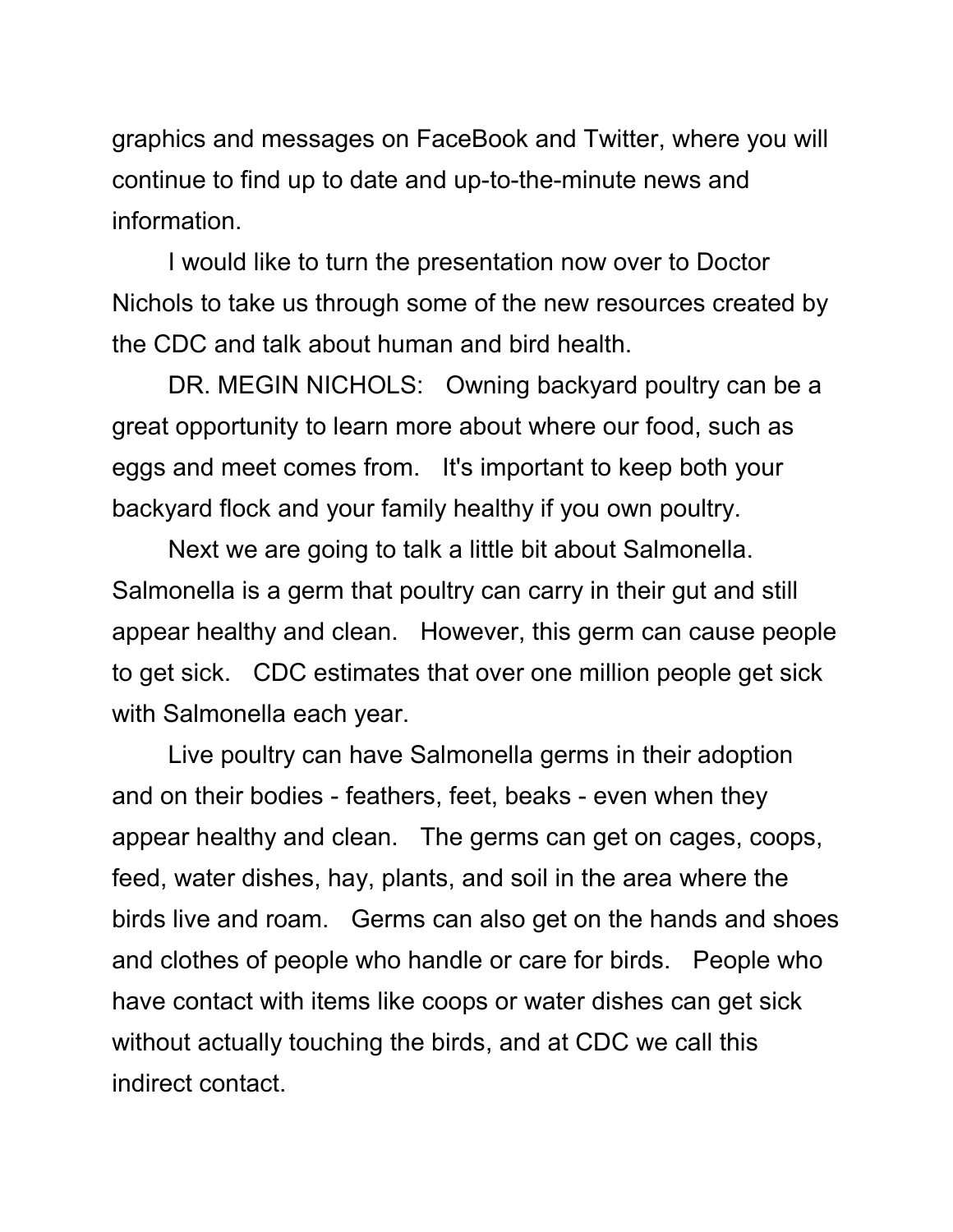Children younger than five years old, adults over the age of 65, and people with weakened immune systems like pregnant women may be more likely to develop serious illness from Salmonella infections. Since 2000, there have been 70 Salmonella outbreaks, which accounts for over 4,000 illnesses, over 800 hospitalizations and seven deaths. We always recommend taking precautions, which includes always washing your hands with soap and water right after touching live poultry. Adults should also supervisor hand washing by young children. And use hand sanitizer if soap and water are not readily available. But we recommend washing your hands.

Another important thing to remember is that we don't want to let live poultry live inside the house, especially in areas where food or drink is served, stored, or even prepared. It's important to set aside a pair of shoes to wear while taking care of poultry and keep these shoes outside of the house. Stay outdoors when you are cleaning any equipment or materials that's used to raise or care for live poultry such as cages or feed or water containers. And don't eat or drink in the area where birds live and roam.

Another thing to remember is don't kiss your birds or snuggle with them and then touch your face or mouth. Households with young children, older adults, or people with weakened immune systems need to carefully consider risk of Salmonella infection before purchasing live poultry.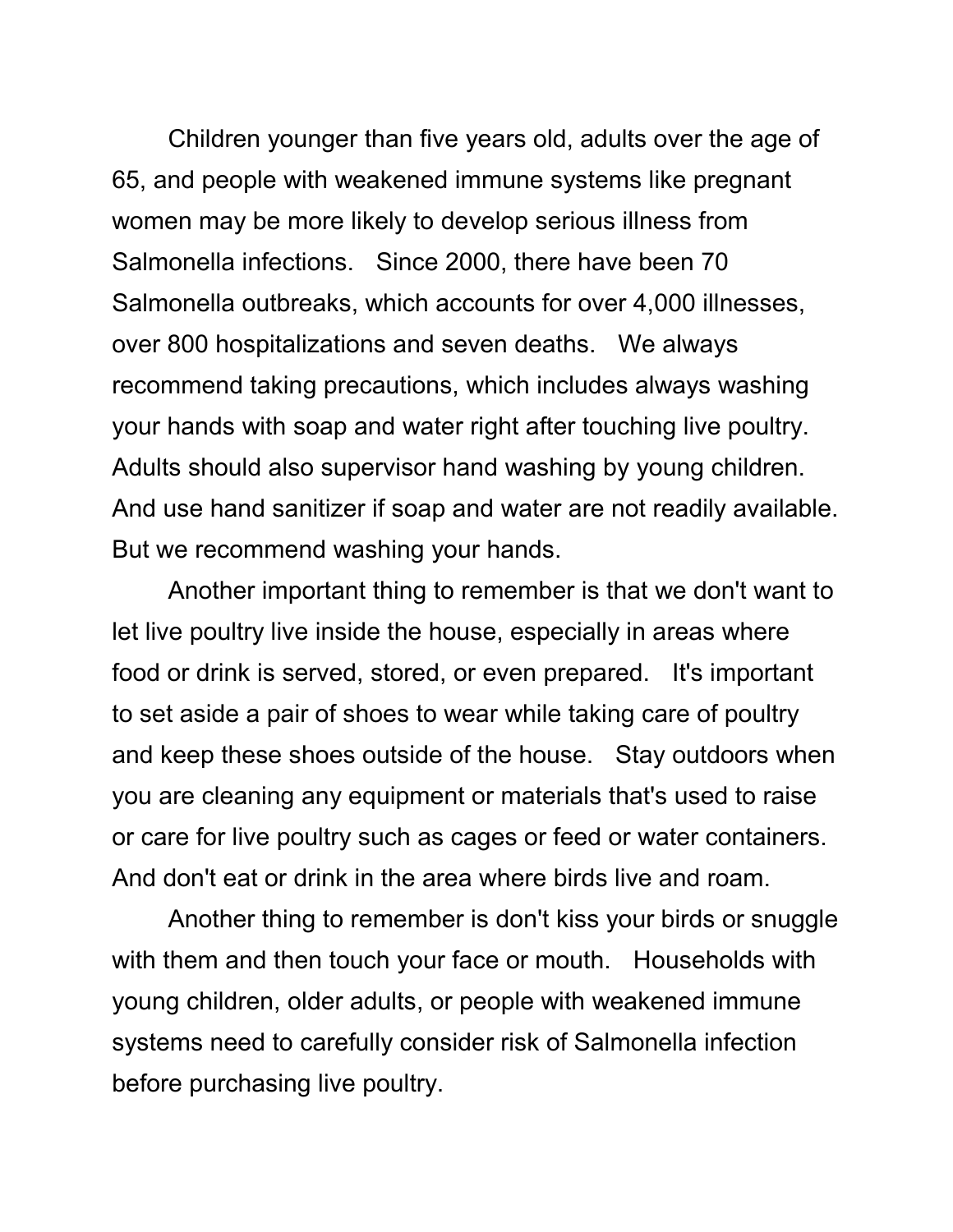It's important to choose the right animal for your family. Many people enjoy owning backyard poultry for fresh eggs. It's important to remember the five C's. Keep the coop clean, cleaning the coop floor, nests, and perches on a regular basis will help to keep any eggs clean. Next, collect the eggs often. Eggs that spend a significant amount of time in the nest can become dirty or break, and any cracked eggs should be thrown away. You could clean eggs with fine sand paper, a brush or cloth. You don't want to wash the eggs, colder water can pull bacteria into the inside of the egg.

Cool eggs by refrigerating after collection, and cook the eggs thoroughly, raw and under cooked eggs contain Salmonella bacteria that can make you sick. If you are interested in more information about owning backyard poultry, there is more information on the CDC website.

ANDY SCHNEIDER: You can find the new home for the USDA APHIS Defend the Flock public education program at APHIS.USDA.GOV/animalhealth/defendtheFlock. Be sure to check out more information on our social channels.

If you are an educator involved with youth organizations or programs, or you are looking for training materials, we would love to share our campaign with you. This presentation along with answers to your questions will be available for download from the Defend the Flock website in the next week or so. Be sure to